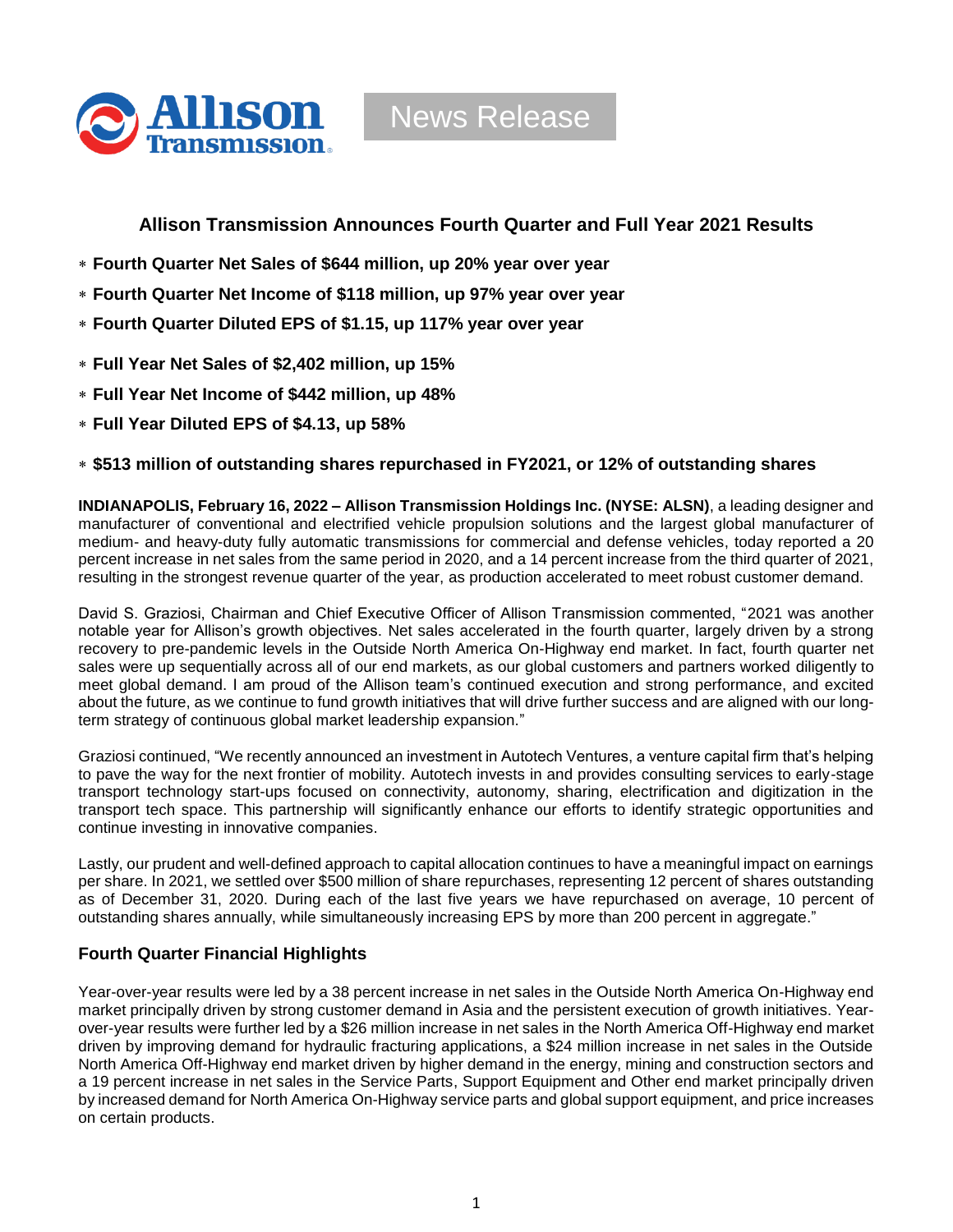Net sales for the quarter were \$644 million. Net income for the quarter was \$118 million. Diluted EPS for the quarter was \$1.15. Adjusted EBITDA, a non-GAAP financial measure, for the quarter was \$220 million. Net cash provided by operating activities for the quarter was \$168 million. Adjusted free cash flow, a non-GAAP financial measure, for the quarter was \$105 million.

| <b>Fourth Quarter Net Sales by End Market</b> |  |  |  |  |  |  |  |
|-----------------------------------------------|--|--|--|--|--|--|--|
|-----------------------------------------------|--|--|--|--|--|--|--|

|                                          | Q4 2021         | Q4 2020                |            |
|------------------------------------------|-----------------|------------------------|------------|
| <b>End Market</b>                        | Net Sales (\$M) | <b>Net Sales (\$M)</b> | % Variance |
| <b>North America On-Highway</b>          | \$281           | \$284                  | (1%)       |
| North America Off-Highway                | \$27            | \$1                    | 2,600%     |
| <b>Defense</b>                           | \$54            | \$44                   | 23%        |
| <b>Outside North America On-Highway</b>  | \$106           | \$77                   | 38%        |
| <b>Outside North America Off-Highway</b> | \$35            | \$11                   | 218%       |
| Service Parts, Support Equipment & Other | \$141           | \$118                  | 19%        |
| <b>Total Net Sales</b>                   | \$644           | \$535                  | 20%        |

### **Fourth Quarter Financial Results**

Gross profit for the quarter was \$305 million, an increase of 21 percent from \$253 million for the same period in 2020. Gross margin for the quarter was 47.4 percent, an increase of 10 basis points from a gross margin of 47.3 percent for the same period in 2020. The increase in gross profit was principally driven by higher net sales and price increases on certain products partially offset by unfavorable material costs and higher manufacturing expense commensurate with higher net sales.

Selling, general and administrative expenses for the quarter were \$79 million, a decrease of \$1 million from \$80 million for the same period in 2020. The decrease was principally driven by unfavorable 2020 product warranty adjustments that did not reoccur in 2021 partially offset by higher commercial activities spending.

Engineering – research and development expenses for the quarter were \$50 million, an increase of \$10 million from \$40 million for the same period in 2020. The increase was principally driven by increased product initiatives spending.

Net income for the quarter was \$118 million, an increase of \$58 million from \$60 million for the same period in 2020. The increase was principally driven by higher gross profit and expenses related to the long-term debt refinancing in November 2020 that did not reoccur in 2021 partially offset by increased product initiatives spending.

Net cash provided by operating activities was \$168 million, an increase of \$9 million from \$159 million for the same period in 2020. The increase was principally driven by higher gross profit and lower cash interest expense partially offset by higher operating working capital requirements and increased product initiatives spending.

#### **Fourth Quarter Non-GAAP Financial Measures**

Adjusted EBITDA for the quarter was \$220 million, an increase of \$34 million from \$186 million for the same period in 2020. The increase in Adjusted EBITDA was principally driven by higher gross profit partially offset by increased product initiatives spending.

Adjusted free cash flow for the quarter was \$105 million, a decrease of \$23 million from \$128 million for the same period in 2020. The decrease was principally driven by increased capital expenditures partially offset by higher net cash provided by operating activities.

# **Full Year 2022 Guidance**

Allison expects 2022 Net Sales in the range of \$2,625 to \$2,775 million, Net Income in the range of \$430 to \$520 million, Adjusted EBITDA in the range of \$865 to \$975 million, Net Cash Provided by Operating Activities in the range of \$570 to \$680 million, Adjusted Free Cash Flow in the range of \$400 to \$500 million and Capital Expenditures in the range of \$170 to \$180 million.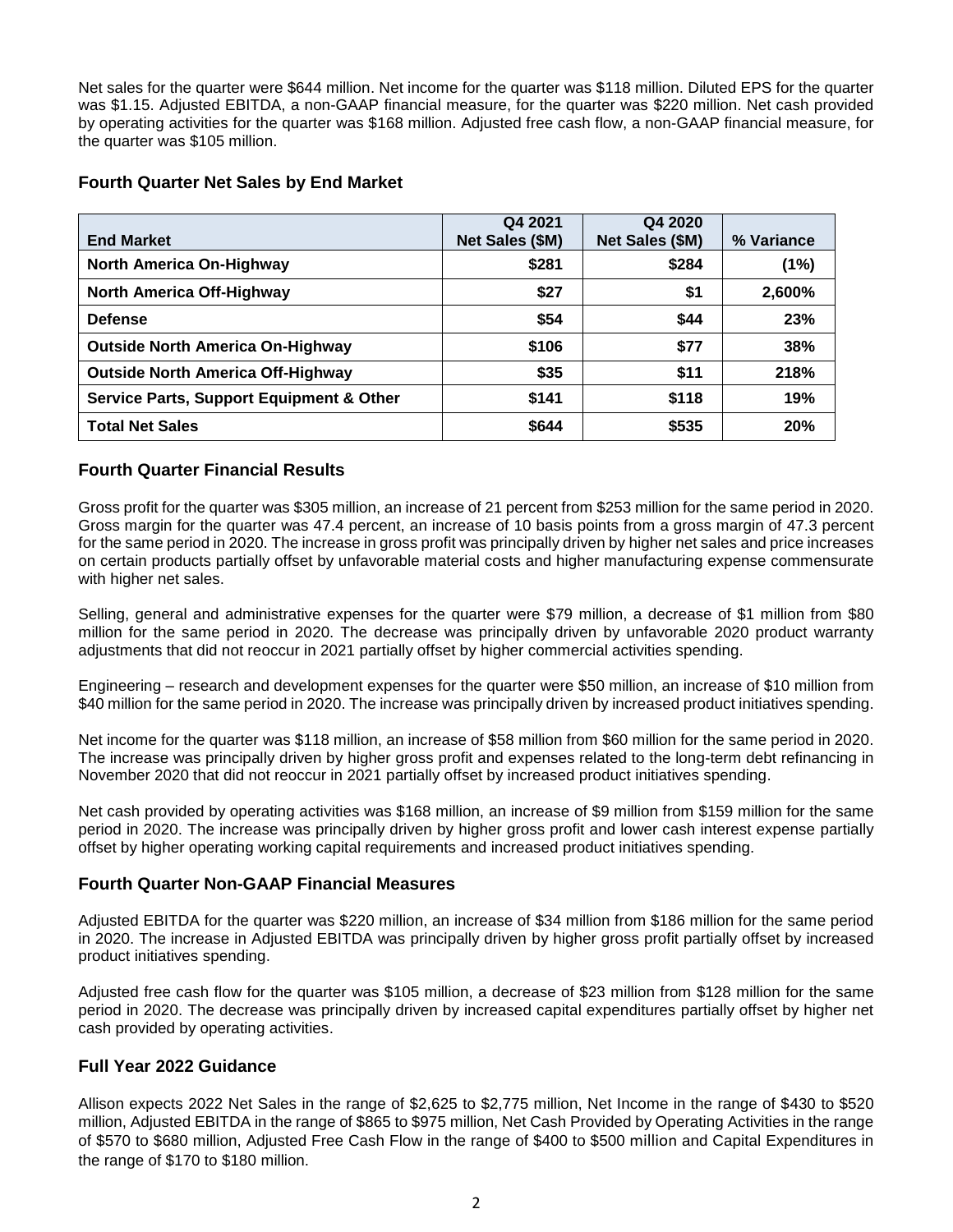Our 2022 net sales guidance reflects higher demand in the Global On-Highway, Global Off-Highway and Service Parts, Support Equipment & Other end markets as a result of the ongoing global economic recovery, continued strength in customer demand and price increases on certain products. Our full year 2022 guidance also reflects a 10% increase in engineering – research and development expenses to fund product development initiatives in support of organic growth across all of our end markets.

## **Conference Call and Webcast**

The company will host a conference call at 5:00 p.m. ET on Wednesday, February 16 to discuss its fourth quarter 2021 results. The dial-in phone number for the conference call is 1-877-425-9470 and the international dial-in number is 1-201-389-0878. A live webcast of the conference call will also be available online at [http://ir.allisontransmission.com.](https://cts.businesswire.com/ct/CT?id=smartlink&url=http%3A%2F%2Fir.allisontransmission.com&esheet=52369026&newsitemid=20210127005890&lan=en-US&anchor=http%3A%2F%2Fir.allisontransmission.com&index=1&md5=a459fab4cddde80b12b99cbb33813004)

For those unable to participate in the conference call, a replay will be available from 8:00 p.m. ET on February 16 until 11:59 p.m. ET on February 23. The replay dial-in phone number is 1-844-512-2921 and the international replay dial-in number is 1-412-317-6671. The replay passcode is 13725642.

### **About Allison Transmission**

Allison Transmission (NYSE: ALSN) is a leading designer and manufacturer of vehicle propulsion solutions for commercial and defense vehicles, the largest global manufacturer of medium- and heavy-duty fully automatic transmissions, and a leader in electrified propulsion systems that Improve the Way the World Works. Allison products are used in a wide variety of applications, including on-highway trucks (distribution, refuse, construction, fire and emergency), buses (school, transit and coach), motorhomes, off-highway vehicles and equipment (energy, mining and construction applications) and defense vehicles (tactical wheeled and tracked). Founded in 1915, the company is headquartered in Indianapolis, Indiana, USA. With a presence in more than 150 countries, Allison has regional headquarters in the Netherlands, China and Brazil, manufacturing facilities in the USA, Hungary and India, as well as global engineering resources, including electrification engineering centers in Indianapolis, Indiana, Auburn Hills, Michigan and London in the United Kingdom. Allison also has more than 1,400 independent distributor and dealer locations worldwide. For more information, visit allisontransmission.com.

#### **Forward-Looking Statements**

This press release contains forward-looking statements. All statements other than statements of historical fact contained in this press release are forward-looking statements, including all statements regarding future financial results. In some cases, you can identify forward-looking statements by terminology such as "may," "will," "should," "expect," "plans," "project," "anticipate," "believe," "estimate," "predict," "intend," "forecast," "could," "potential," "continue" or the negative of these terms or other similar terms or phrases. Forward-looking statements are not guarantees of future performance and involve known and unknown risks. Factors which may cause the actual results to differ materially from those anticipated at the time the forward-looking statements are made include, but are not limited to: the duration and spread of the COVID-19 pandemic, including new variants of the virus and the pace and availability of vaccines and boosters, mitigating efforts deployed by government agencies and the public at large, and the overall impact from such outbreak on economic conditions, financial market volatility and our business, including but not limited to the operations of our manufacturing and other facilities, the availability of labor, our supply chain, our distribution processes and demand for our products and the corresponding impacts to our net sales and cash flow; increases in cost, disruption of supply or shortage of labor, freight, raw materials or components used to manufacture or transport our products or those of our customers or suppliers, including as a result of the COVID-19 pandemic; our participation in markets that are competitive; our ability to prepare for, respond to and successfully achieve our objectives relating to technological and market developments, competitive threats and changing customer needs, including with respect to electric hybrid and fully electric commercial vehicles; the highly cyclical industries in which certain of our end users operate; uncertainty in the global regulatory and business environments in which we operate; the concentration of our net sales in our top five customers and the loss of any one of these; the failure of markets outside North America to increase adoption of fully automatic transmissions; the success of our research and development efforts, the outcome of which is uncertain; U.S. and foreign defense spending; risks associated with our international operations, including increased trade protectionism; general economic and industry conditions; the discovery of defects in our products, resulting in delays in new model launches, recall campaigns and/or increased warranty costs and reduction in future sales or damage to our brand and reputation; our ability to identify, consummate and effectively integrate acquisitions and collaborations; labor strikes, work stoppages or similar labor disputes, which could significantly disrupt our operations or those of our principal customers or suppliers; risks related to our indebtedness; and other risks and uncertainties associated with our business described in our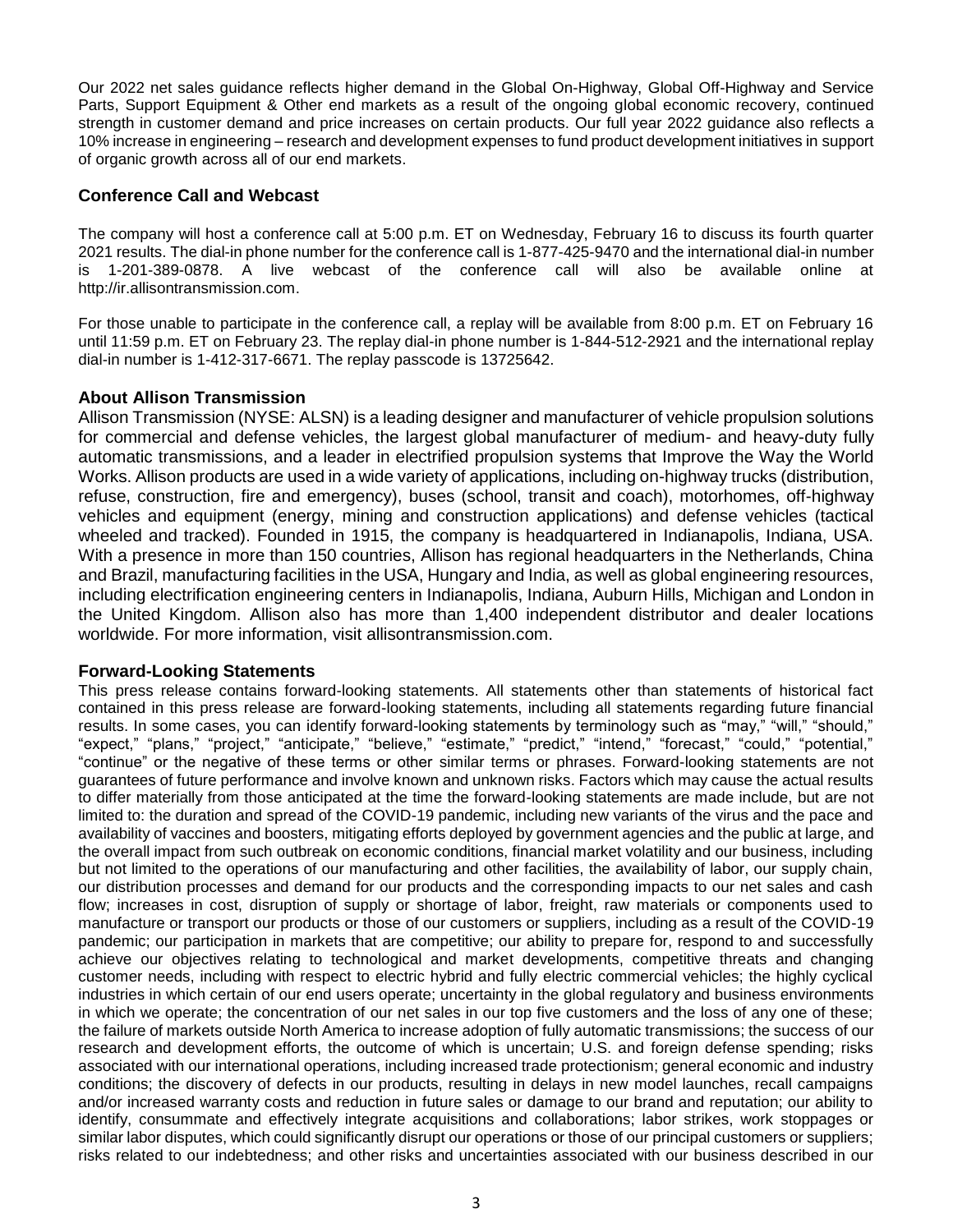Annual Report on Form 10-K, Quarterly Reports on Form 10-Q and Current Reports on Form 8-K. Although we believe the expectations reflected in such forward-looking statements are based upon reasonable assumptions, we can give no assurance that the expectations will be attained or that any deviation will not be material. All information is as of the date of this press release, and we undertake no obligation to update any forward-looking statement to conform the statement to actual results or changes in expectations.

## **Use of Non-GAAP Financial Measures**

This press release contains information about Allison's financial results and forward-looking estimates of financial results which are not presented in accordance with accounting principles generally accepted in the United States ("GAAP"). Such non-GAAP financial measures are reconciled to their closest GAAP financial measures at the end of this press release. Non-GAAP financial measures should not be considered in isolation or as a substitute for our reported results prepared in accordance with GAAP and, as calculated, may not be comparable to other similarly titled measures of other companies.

We use Adjusted EBITDA and Adjusted EBITDA as a percent of net sales to measure our operating profitability. We believe that Adjusted EBITDA and Adjusted EBITDA as a percent of net sales provide management, investors and creditors with useful measures of the operational results of our business and increase the period-to-period comparability of our operating profitability and comparability with other companies. Adjusted EBITDA as a percent of net sales is also used in the calculation of management's incentive compensation program. The most directly comparable GAAP measure to Adjusted EBITDA is Net income. The most directly comparable GAAP measure to Adjusted EBITDA as a percent of net sales is Net Income as a percent of net sales. Adjusted EBITDA is calculated as the earnings before interest expense, net, income tax expense, amortization of intangible assets, depreciation of property, plant and equipment and other adjustments as defined by Allison Transmission, Inc.'s, the Company's wholly-owned subsidiary, Second Amended and Restated Credit Agreement. Adjusted EBITDA as a percent of net sales is calculated as Adjusted EBITDA divided by net sales.

We use Adjusted Free Cash Flow to evaluate the amount of cash generated by our business that, after the capital investment needed to maintain and grow our business and certain mandatory debt service requirements, can be used for the repayment of debt, stockholder distributions and strategic opportunities, including investing in our business. We believe that Adjusted Free Cash Flow enhances the understanding of the cash flows of our business for management, investors and creditors. Adjusted Free Cash Flow is also used in the calculation of management's incentive compensation program. The most directly comparable GAAP measure to Adjusted Free Cash Flow is Net cash provided by operating activities. Adjusted Free Cash Flow is calculated as Net cash provided by operating activities, excluding non-recurring restructuring charges, after additions of long-lived assets.

#### **Attachments**

- Condensed Consolidated Statements of Operations
- Condensed Consolidated Balance Sheets
- Condensed Consolidated Statements of Cash Flows
- Reconciliation of GAAP to Non-GAAP Financial Measures
- Reconciliation of GAAP to Non-GAAP Financial Measures for Full Year Guidance

#### **Contacts**

Raymond Posadas Managing Director, Investor Relations ir@allisontransmission.com (317) 242-3078

Media Relations [media@allisontransmission.com](mailto:media@allisontransmission.com) (317) 242-5000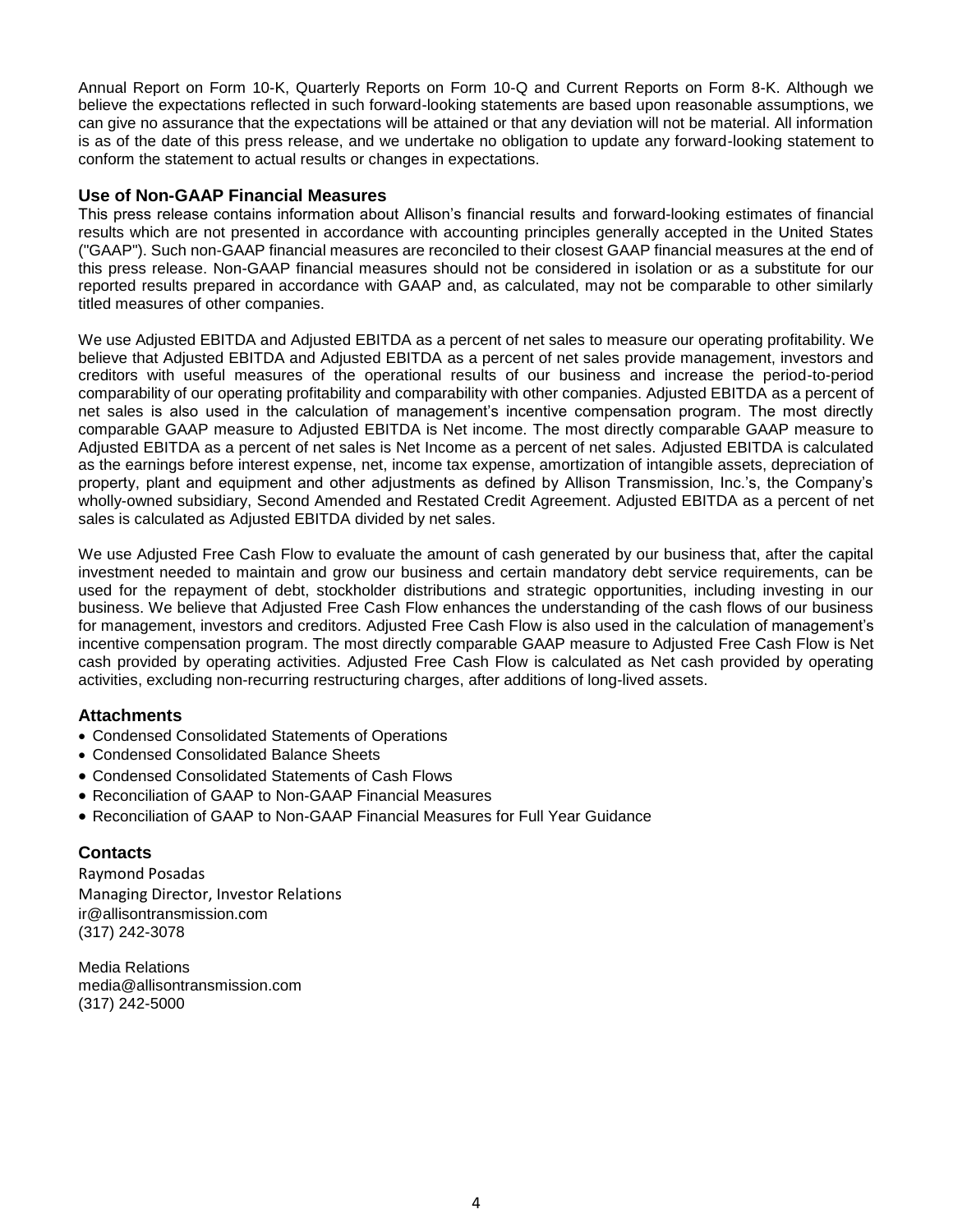#### Allison Transmission Holdings, Inc. Condensed Consolidated Statements of Operations (Unaudited, dollars in millions, except per share data)

|                                                   | 2021 | Three months ended December 31,<br>2020 |      | 2021        | Twelve months ended December 31,<br>2020 |       |
|---------------------------------------------------|------|-----------------------------------------|------|-------------|------------------------------------------|-------|
| Net sales                                         | 644  | Ś                                       | 535  | \$<br>2,402 | s                                        | 2,081 |
| Cost of sales                                     | 339  |                                         | 282  | 1,257       |                                          | 1,083 |
| Gross profit                                      | 305  |                                         | 253  | 1,145       |                                          | 998   |
| Selling, general and administrative               | 79   |                                         | 80   | 305         |                                          | 317   |
| Engineering - research and development            | 50   |                                         | 40   | 171         |                                          | 147   |
| Operating income                                  | 176  |                                         | 133  | 669         |                                          | 534   |
| Interest expense, net                             | (29) |                                         | (37) | (116)       |                                          | (137) |
| Other income (expense), net                       |      |                                         | (12) | 19          |                                          | (4)   |
| Income before income taxes                        | 154  |                                         | 84   | 572         |                                          | 393   |
| Income tax expense                                | (36) |                                         | (24) | (130)       |                                          | (94)  |
| Net income                                        | 118  |                                         | 60   | 442         |                                          | 299   |
| Basic earnings per share attributable to common   |      |                                         |      |             |                                          |       |
| stockholders                                      | 1.16 |                                         | 0.54 | 4.13        |                                          | 2.62  |
| Diluted earnings per share attributable to common |      |                                         |      |             |                                          |       |
| stockholders                                      | 1.15 |                                         | 0.53 | 4.13        | S                                        | 2.62  |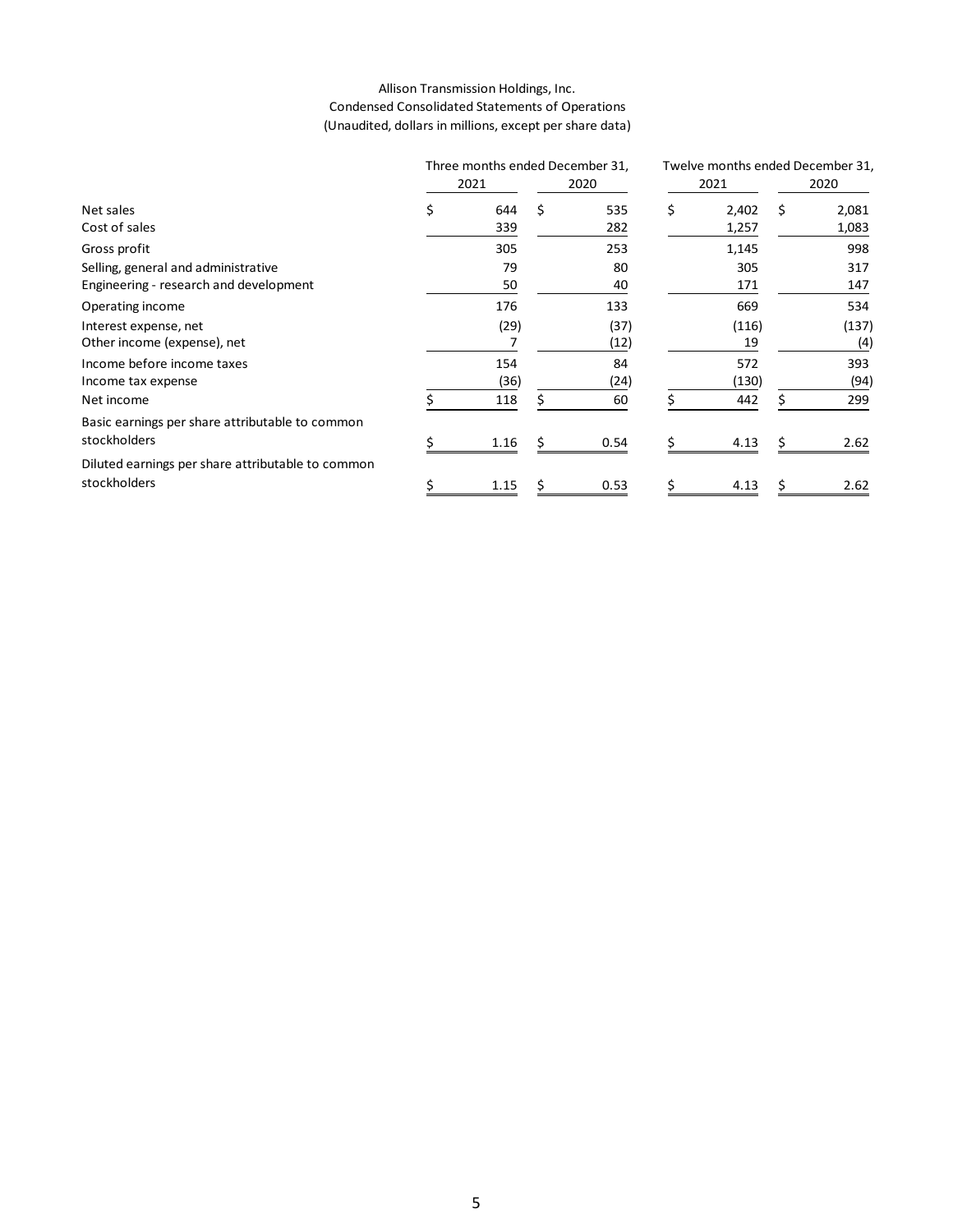# Allison Transmission Holdings, Inc. Condensed Consolidated Balance Sheets (Unaudited, dollars in millions)

|                                          | December 31,<br>2021 | December 31,<br>2020 |
|------------------------------------------|----------------------|----------------------|
| <b>ASSETS</b>                            |                      |                      |
| <b>Current Assets</b>                    |                      |                      |
| Cash and cash equivalents                | \$<br>127            | \$<br>310            |
| Accounts receivable, net                 | 301                  | 228                  |
| Inventories                              | 204                  | 181                  |
| Other current assets                     | 39                   | 37                   |
| <b>Total Current Assets</b>              | 671                  | 756                  |
| Property, plant and equipment, net       | 706                  | 638                  |
| Intangible assets, net                   | 917                  | 963                  |
| Goodwill                                 | 2,064                | 2,064                |
| Other non-current assets                 | 99                   | 56                   |
| <b>TOTAL ASSETS</b>                      | \$<br>4,457          | \$<br>4,477          |
| <b>LIABILITIES</b>                       |                      |                      |
| <b>Current Liabilities</b>               |                      |                      |
| Accounts payable                         | \$<br>179            | \$<br>157            |
| Product warranty liability               | 33                   | 36                   |
| Current portion of long-term debt        | 6                    | 6                    |
| Deferred revenue                         | 37                   | 34                   |
| Other current liabilities                | 204                  | 140                  |
| <b>Total Current Liabilities</b>         | 459                  | 373                  |
| Product warranty liability               | 20                   | 30                   |
| Deferred revenue                         | 99                   | 109                  |
| Long-term debt                           | 2,504                | 2,507                |
| Deferred income taxes                    | 514                  | 442                  |
| Other non-current liabilities            | 227                  | 260                  |
| <b>TOTAL LIABILITIES</b>                 | 3,823                | 3,721                |
| TOTAL STOCKHOLDERS' EQUITY               | 634                  | 756                  |
| TOTAL LIABILITIES & STOCKHOLDERS' EQUITY | \$<br>4,457          | \$<br>4,477          |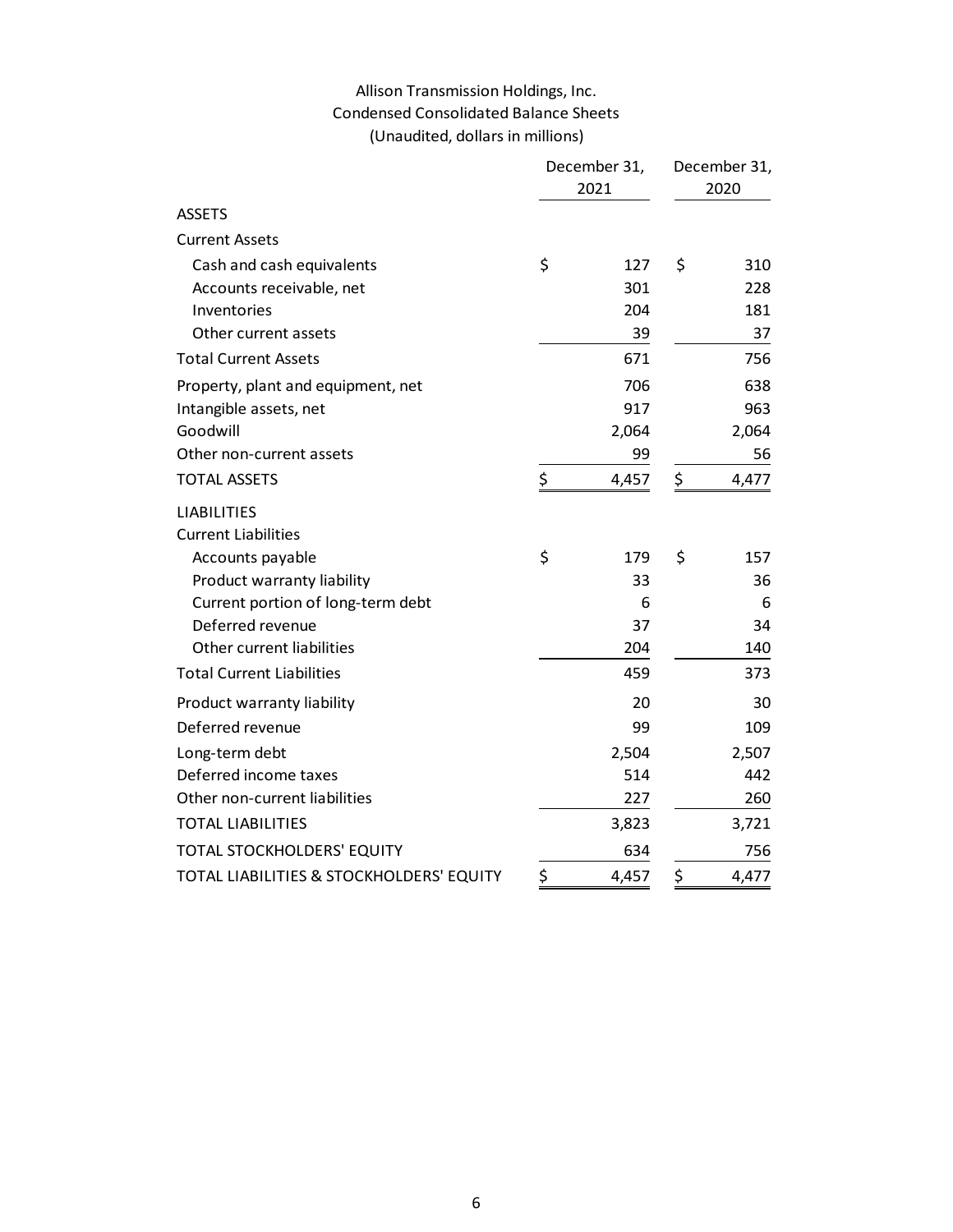#### Allison Transmission Holdings, Inc. Condensed Consolidated Statements of Cash Flows (Unaudited, dollars in millions)

|                                                      | Three months ended December 31, |       |    |      | Twelve months ended December 31, |       |    |       |
|------------------------------------------------------|---------------------------------|-------|----|------|----------------------------------|-------|----|-------|
|                                                      |                                 | 2021  |    | 2020 |                                  | 2021  |    | 2020  |
| Net cash provided by operating activities            |                                 | 168   | \$ | 159  | \$                               | 635   | S  | 561   |
| Net cash used for investing activities (a)           |                                 | (93)  |    | (31) |                                  | (212) |    | (111) |
| Net cash used for financing activities               |                                 | (208) |    | (72) |                                  | (604) |    | (335) |
| Effect of exchange rate changes on cash              |                                 | (1)   |    |      |                                  | (2)   |    |       |
| Net (decrease) increase in cash and cash equivalents |                                 | (134) |    | 59   |                                  | (183) |    | 118   |
| Cash and cash equivalents at beginning of period     |                                 | 261   |    | 251  |                                  | 310   |    | 192   |
| Cash and cash equivalents at end of period           |                                 | 127   |    | 310  |                                  | 127   |    | 310   |
| Supplemental disclosures:                            |                                 |       |    |      |                                  |       |    |       |
| Interest paid                                        |                                 | 31    | \$ | 63   | \$                               | 103   | \$ | 136   |
| Income taxes paid                                    |                                 | 12    | \$ | 13   |                                  | 60    | \$ | 26    |
| (a) Additions of long-lived assets                   |                                 | (63)  | \$ | (31) | \$                               | (175) | S  | (115) |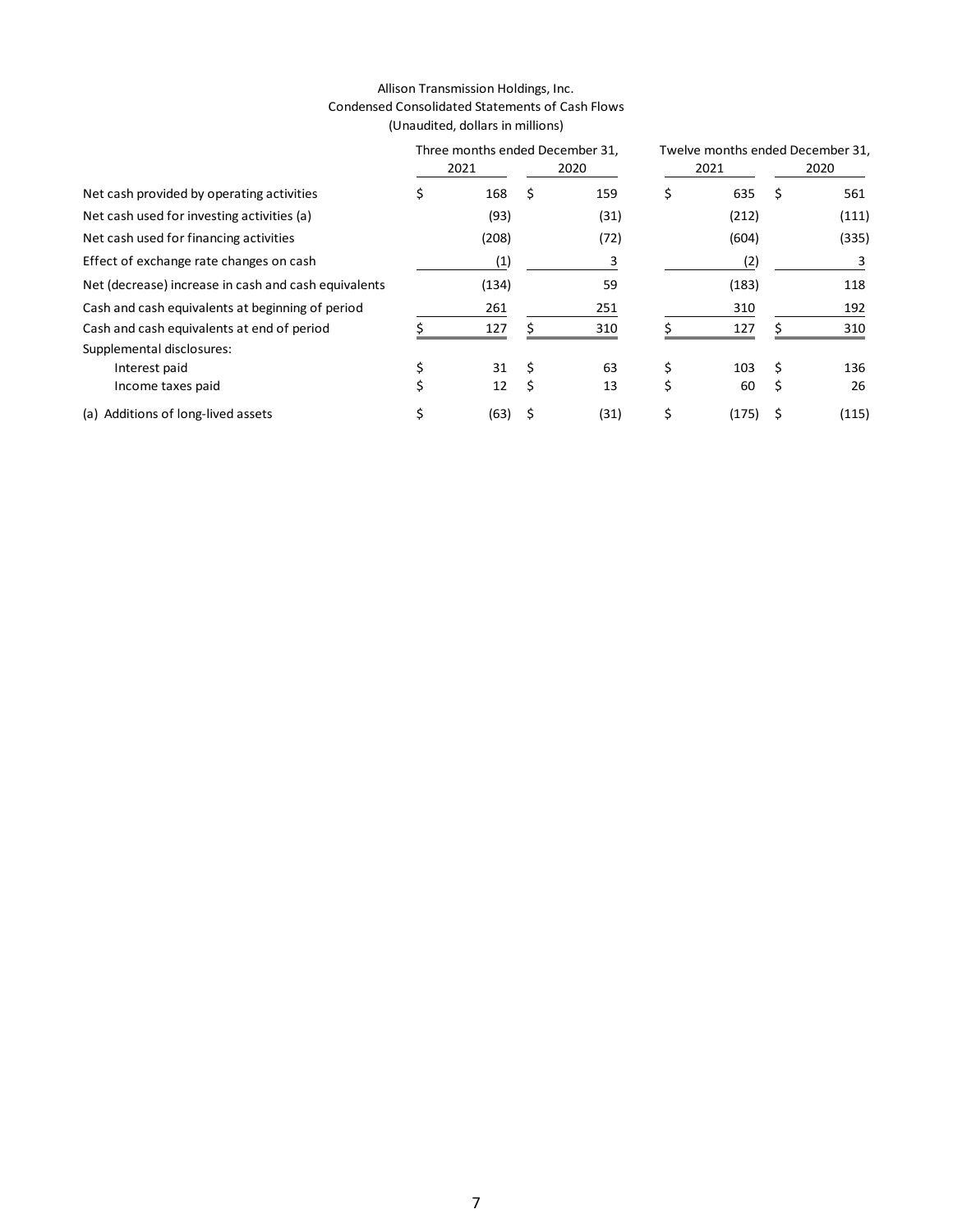#### Allison Transmission Holdings, Inc. Reconciliation of GAAP to Non-GAAP Financial Measures (Unaudited, dollars in millions)

|                                                      | Three months ended |           |    | Twelve months ended |                |
|------------------------------------------------------|--------------------|-----------|----|---------------------|----------------|
|                                                      | December 31,       |           |    | December 31,        |                |
|                                                      | 2021               | 2020      |    | 2021                | 2020           |
| Net income (GAAP)                                    | \$<br>118          | \$<br>60  | \$ | 442                 | \$<br>299      |
| plus:                                                |                    |           |    |                     |                |
| Income tax expense                                   | 36                 | 24        |    | 130                 | 94             |
| Interest expense, net                                | 29                 | 37        |    | 116                 | 137            |
| Depreciation of property, plant and equipment        | 27                 | 25        |    | 104                 | 96             |
| Amortization of intangible assets                    | 11                 | 12        |    | 46                  | 52             |
| Stock-based compensation expense (a)                 | 3                  | 6         |    | 14                  | 17             |
| Unrealized gain on marketable securities (b)         | (4)                |           |    | (4)                 |                |
| Technology-related investments gain (c)              |                    |           |    | (3)                 |                |
| UAW Local 933 retirement incentive (d)               | (1)                | 7         |    | (2)                 | $\overline{7}$ |
| Acquisition-related earnouts (e)                     |                    |           |    | 1                   | 1              |
| Unrealized loss on foreign exchange (f)              | 1                  |           |    |                     | $\overline{2}$ |
| Restructuring charges (g)                            |                    | 2         |    |                     | 14             |
| Expenses related to long-term debt refinancing (h)   |                    | 13        |    |                     | 13             |
| Adjusted EBITDA (Non-GAAP)                           | \$<br>220          | \$<br>186 | \$ | 844                 | \$<br>732      |
| Net sales (GAAP)                                     | \$<br>644          | \$<br>535 | Ś. | 2,402               | \$<br>2,081    |
| Net income as a percent of net sales (GAAP)          | 18.3%              | 11.2%     |    | 18.4%               | 14.4%          |
| Adjusted EBITDA as a percent of net sales (Non-GAAP) | 34.2%              | 34.8%     |    | 35.1%               | 35.2%          |
| Net cash provided by operating activities (GAAP)     | \$<br>168          | \$<br>159 | \$ | 635                 | \$<br>561      |
| Deductions to Reconcile to Adjusted Free Cash Flow:  |                    |           |    |                     |                |
| Additions of long-lived assets                       | (63)               | (31)      |    | (175)               | (115)          |
| Restructuring charges (g)                            |                    |           |    |                     | 12             |
| Adjusted free cash flow (Non-GAAP)                   | \$<br>105          | \$<br>128 | \$ | 460                 | \$<br>458      |

(a) Represents stock-based compensation expense (recorded in Cost of sales, Selling, general and administrative, and Engineering – research and development).

(b) Represents a gain (recorded in Other income (expense), net) related to an investment in the common stock of Jing-Jin Electric Technologies Co. Ltd.

(c) Represents gains (recorded in Other income (expense), net) related to investments in co-development agreements to expand our position in Represents a gain (recorded in Other income (expense), net) related to an investment in the common stock of Jing-Jin Electric Technologies Co. Ltd.<br>Represents gains (recorded in Other income (expense), net) related to inve transmission technologies. Represents gains (recorded in Other income (expense), net) related to investments in co-development agreements to expand our position in<br>
rtansmission technologies.<br>
Represents (adjustments) charges (recorded in Cost of sa

(d) Represents (adjustments) charges (recorded in Cost of sales) related to a 2018 to 2021 retirement incentive program for certain employees represented<br>by the International Union, United Automobile, Aerospace and Agricul Represents gains (recorded in Other income (expense), net) related to investments in co-development agreements to expand our position in<br>transmission technologies.<br>Represents (adjustments) charges (recorded in Cost of sale collective bargaining agreement effective through November 2023.

(e) Represents expenses (recorded in Selling, general and administrative and Engineering - research and development) for earnouts related to our acquisition of Vantage Power Limited. collective bargaining agreement effective through November 2023.<br>Represents expenses (recorded in Selling, general and administrative and Engineering - research and development) for earnouts related to our<br>acquisition of V

(f) facility.

(g) Represents restructuring and pension plan settlement charges (recorded in Cost of sales, Selling, general and administrative, Engineering – research and development, and Other income (expense), net) related to voluntar and development, and Other income (expense), net) related to voluntary and involuntary separation programs for hourly and salaried employees in 2020.

September 2024 in the fourth quarter of 2020.